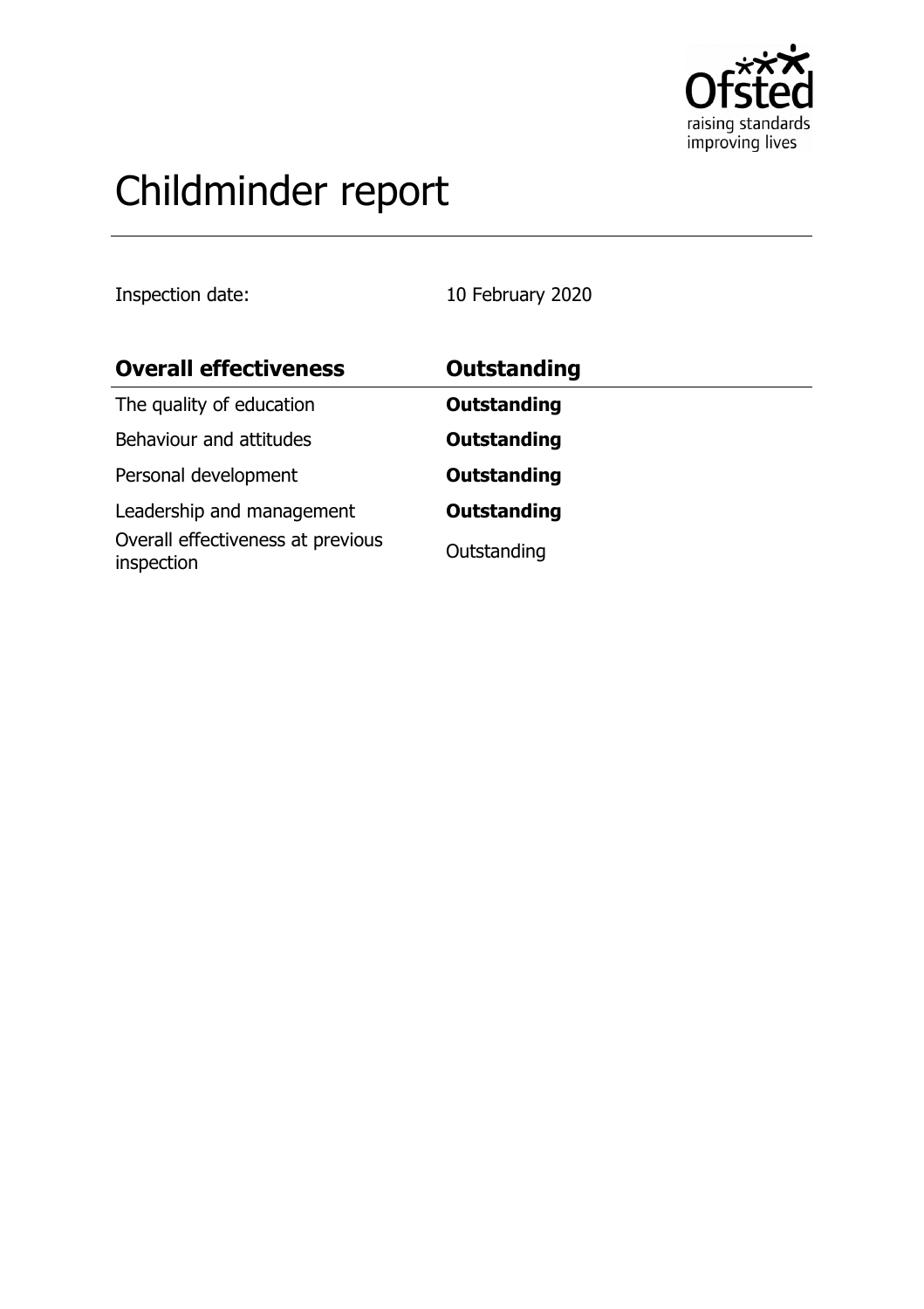

# **What is it like to attend this early years setting?**

#### **The provision is outstanding**

Children feel happy and confident in this warm and homely environment. They are made to feel valued by a very experienced childminder who is highly passionate about her work with children and families. She establishes incredibly close bonds with the parents and, from the very start, she works closely with them to ensure that she is building on what children already know and can do. Parents describe the childminder as 'inspirational' and 'supportive'. As a result, children make excellent and consistent progress.

Children establish excellent relationships with the childminder. As a result, they feel incredibly safe and secure and enjoy their time with her immensely. Children show high levels of motivation in their approach to play and learning. They experience a wealth of interesting and highly stimulating opportunities that enable them to thrive and develop very strong foundations for their future learning.

Children benefit from the childminder's excellent understanding of how children learn and develop. They are actively encouraged to follow their interests and are expertly supported in using their curiosity to explore. Children's behaviour is exceptional due to the childminder's natural ability to model a caring and attentive approach to others. For example, older children support young children's natural routines well. They illustrate this by helping the childminder with preparing younger children for their naps. Older children sing lullabies, blow kisses and use soothing voices to help indicate it is nap time. This helps younger children to feel valued and gain an understanding of their personal needs.

#### **What does the early years setting do well and what does it need to do better?**

- $\blacksquare$  The quality of education is excellent and children make exceptional progress. The childminder is proficient in observing children's play and making adjustments straight away to extend and challenge their thinking through her interactions with them. She continually tests their knowledge, promotes their curiosity and supports their skills to solve problems.
- $\blacksquare$  Children are listened to and their interests are clearly reflected in the resources and carefully planned activities. For instance, children have a keen interest in role playing doctors and nurses. The childminder supports children to develop a deepened knowledge of real life tools, such as stethoscopes, blood pressure monitors, and thermometers as they explore the equipment and discuss what they do and how they help us. Further exploration of medical protective clothing, bandages and plasters support children's understanding of how to be protected from germs and infections, developing their newfound learning. Children's play ideas are highly valued.
- $\blacksquare$  The childminder ensures that her professional development is ongoing. She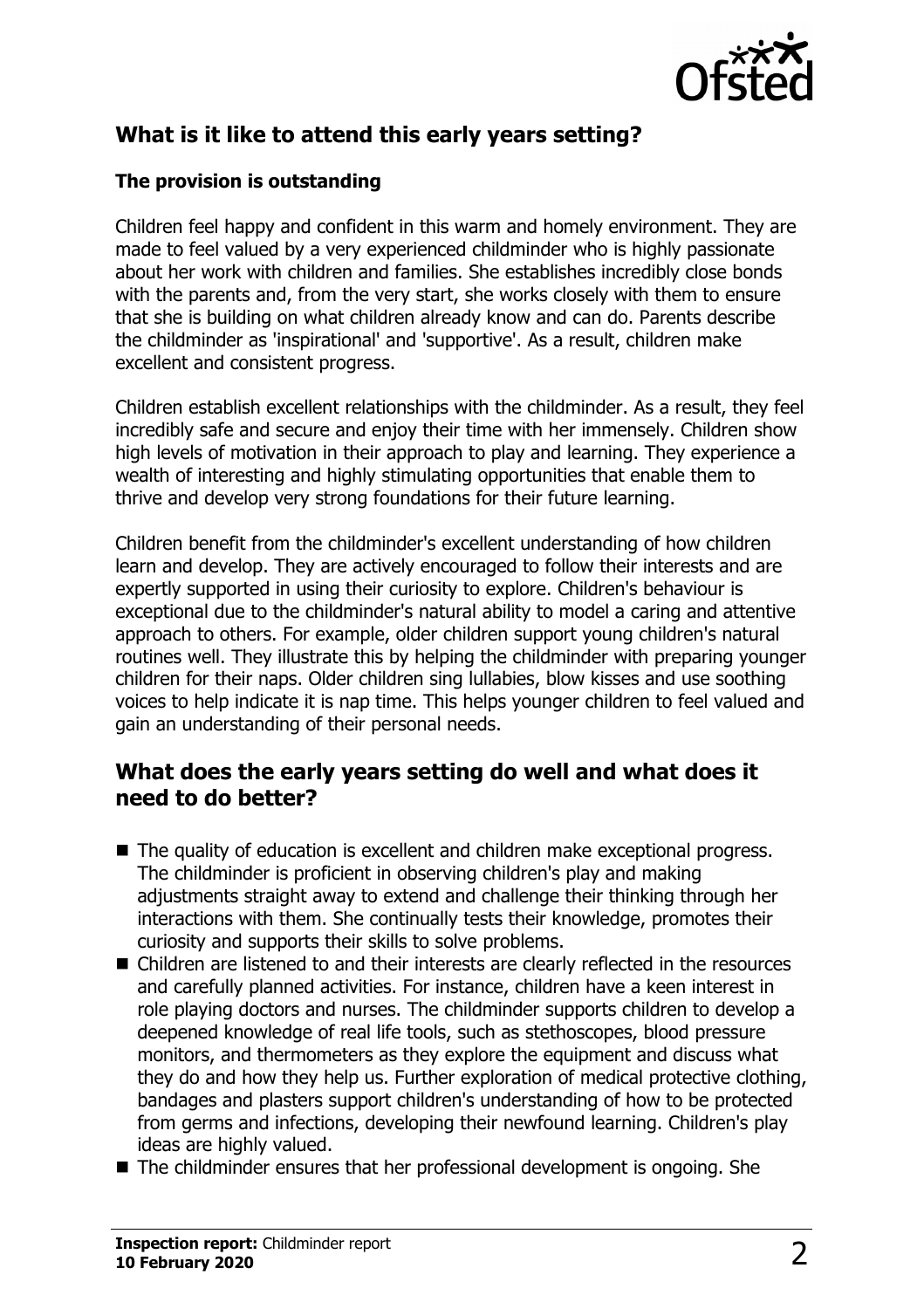

actively seeks webinars and training, and researches areas of interest to improve her already excellent practice. For example, she has recently accessed training to support the promotion of children's phonic letters and sounds during their play. This is to support some children with their upcoming transitions in their next stages of learning. The childminder uses her wealth of experience and knowledge to share high-quality practice with her childminding peers.

- $\blacksquare$  The childminder provides children with excellent opportunities to develop their language and literacy skills. These include highly engaging and enjoyable story times in the 'book nook'. This is a unique area where children can relax and enjoy and share familiar stories. Children are encouraged to recall what happens in the story, join in with familiar refrains and anticipate what is going to happen next. The childminder creates story sacks with the use of props and puppets to engage children further and help bring their favourite stories to life.
- $\blacksquare$  Children have an excellent understanding of the importance of keeping healthy. For example, their interest in growing food encourages them to make healthy choices and promotes their physical development. Children remind each other about washing their hands and wiping runny noses. They know about germs spreading and are aware of good hygiene practices.
- $\blacksquare$  The childminder plans some interesting activities that excite children and help them to experience their local area and community. She occasionally takes children on outings using public transport, such as buses and sea ferries, as she is aware not all children get the opportunity to travel this way. Activities like this help to widen children's experiences and prepare them for modern life.
- $\blacksquare$  The childminder promotes an extremely inclusive and respectful provision and ensures children develop excellent manners as part of their impeccable behaviour. She offers children gentle reminders and acts as a wonderful role model in her own interactions with the children. Children play harmoniously together. They very happily share and take turns and receive warm praise and encouragement from the childminder. Children enjoy blossoming friendships. They hold hands, dance and sing songs, thoroughly enjoying their time together.

## **Safeguarding**

The arrangements for safeguarding are effective.

The childminder has an excellent understanding of safeguarding. She is passionate and dedicated to keeping children safe. The childminder attends safeguarding training regularly and takes advantage of online training to further enhance her ability to protect children from harm. She fully understands procedures for reporting concerns. The childminder ensures that her home is safe and secure. She teaches children about 'stranger danger' and how to keep themselves safe when they are out and about in the community through inspired role-play games. This helps children to recognise what they should say and do if someone unfamiliar approaches them.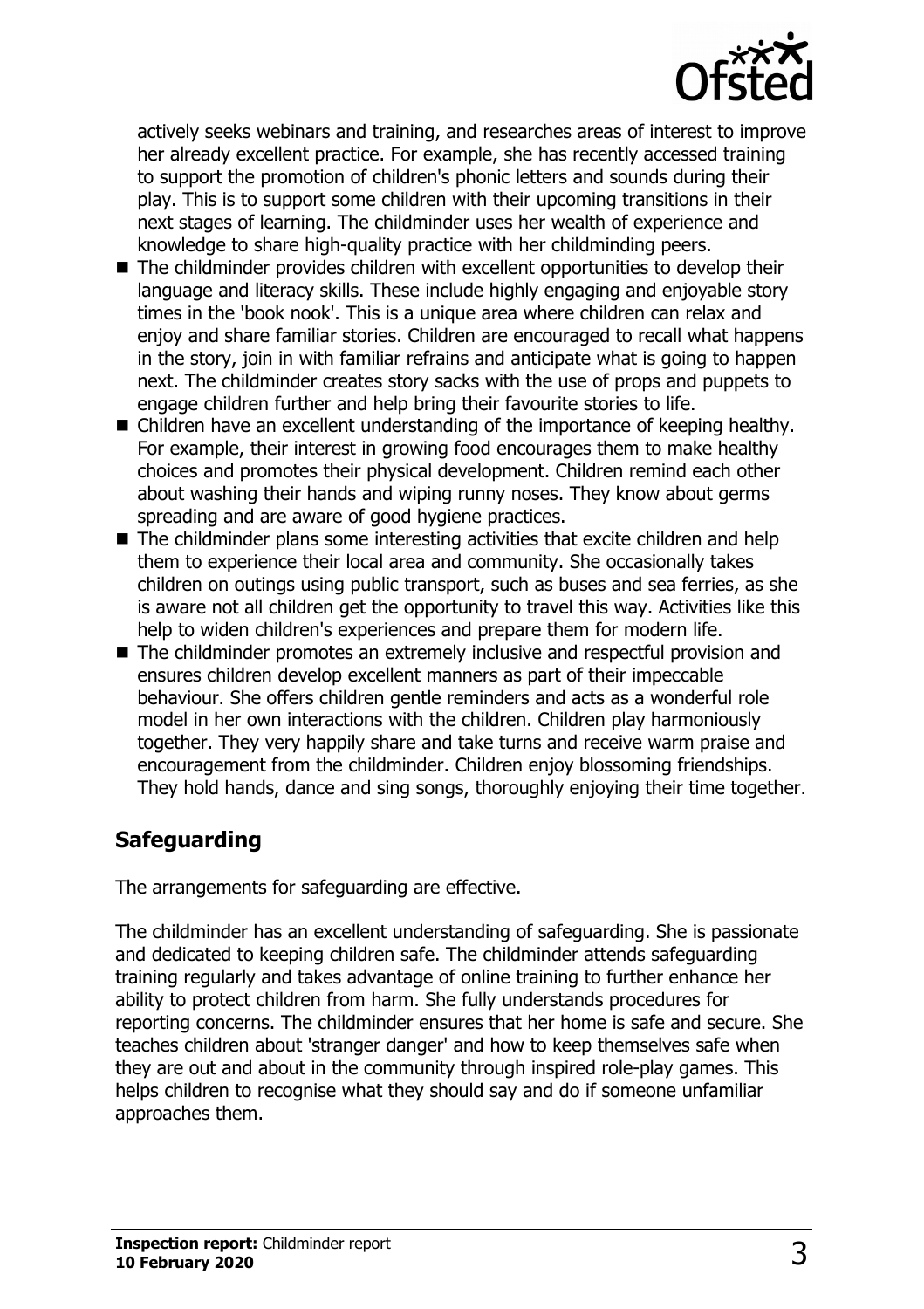

| <b>Setting details</b>        |                                                                                      |
|-------------------------------|--------------------------------------------------------------------------------------|
| Unique reference number       | 111130                                                                               |
| Local authority               | Hampshire                                                                            |
| <b>Inspection number</b>      | 10136152                                                                             |
| <b>Type of provision</b>      | Childminder                                                                          |
| <b>Registers</b>              | Early Years Register, Compulsory Childcare<br>Register, Voluntary Childcare Register |
| Day care type                 | Childminder                                                                          |
| Age range of children         | $2$ to $8$                                                                           |
| <b>Total number of places</b> | 6                                                                                    |
| Number of children on roll    | 6                                                                                    |
| Date of previous inspection   | 10 December 2015                                                                     |

#### **Information about this early years setting**

The childminder registered in 1991. She lives in Waterlooville, Hampshire. The childminder is open Monday to Friday from 7am to 6pm, term time only. The childminder holds an appropriate childcare qualification at level 3 and is registered to receive the government funding for free early years education for children aged two, three and four years.

## **Information about this inspection**

#### **Inspector**

Sarah Denman

#### **Inspection activities**

- $\blacksquare$  The childminder showed the inspector around the areas of her home that children access. They discussed how the childminder organises the resources and plans experiences for children.
- $\blacksquare$  The inspector spoke to the childminder and children at appropriate times during the inspection.
- $\blacksquare$  The inspector observed the quality of teaching during activities indoors and outdoors, and assessed the impact this has on children's development. The childminder and the inspector reflected together on children's learning during their play.
- $\blacksquare$  The inspector viewed and assessed parent feedback that was presented by the childminder.
- The inspector looked at a sample of the childminder's documents. This included evidence about training, written policies and the suitability of those living on the premises.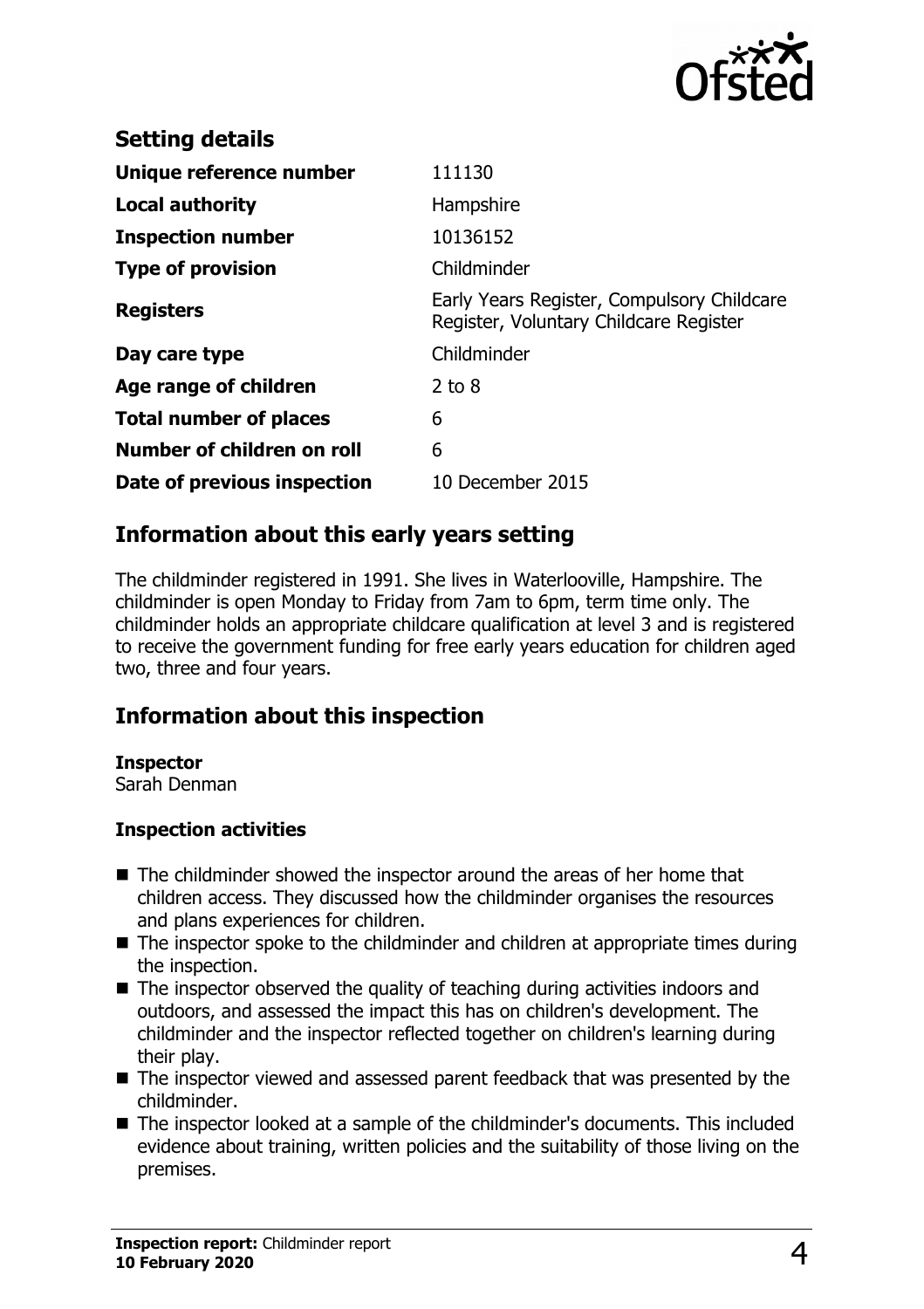

We carried out this inspection under sections 49 and 50 of the Childcare Act 2006 on the quality and standards of provision that is registered on the Early Years Register. The registered person must ensure that this provision complies with the statutory framework for children's learning, development and care, known as the early years foundation stage.

If you are not happy with the inspection or the report, you can [complain to Ofsted.](http://www.gov.uk/complain-ofsted-report)